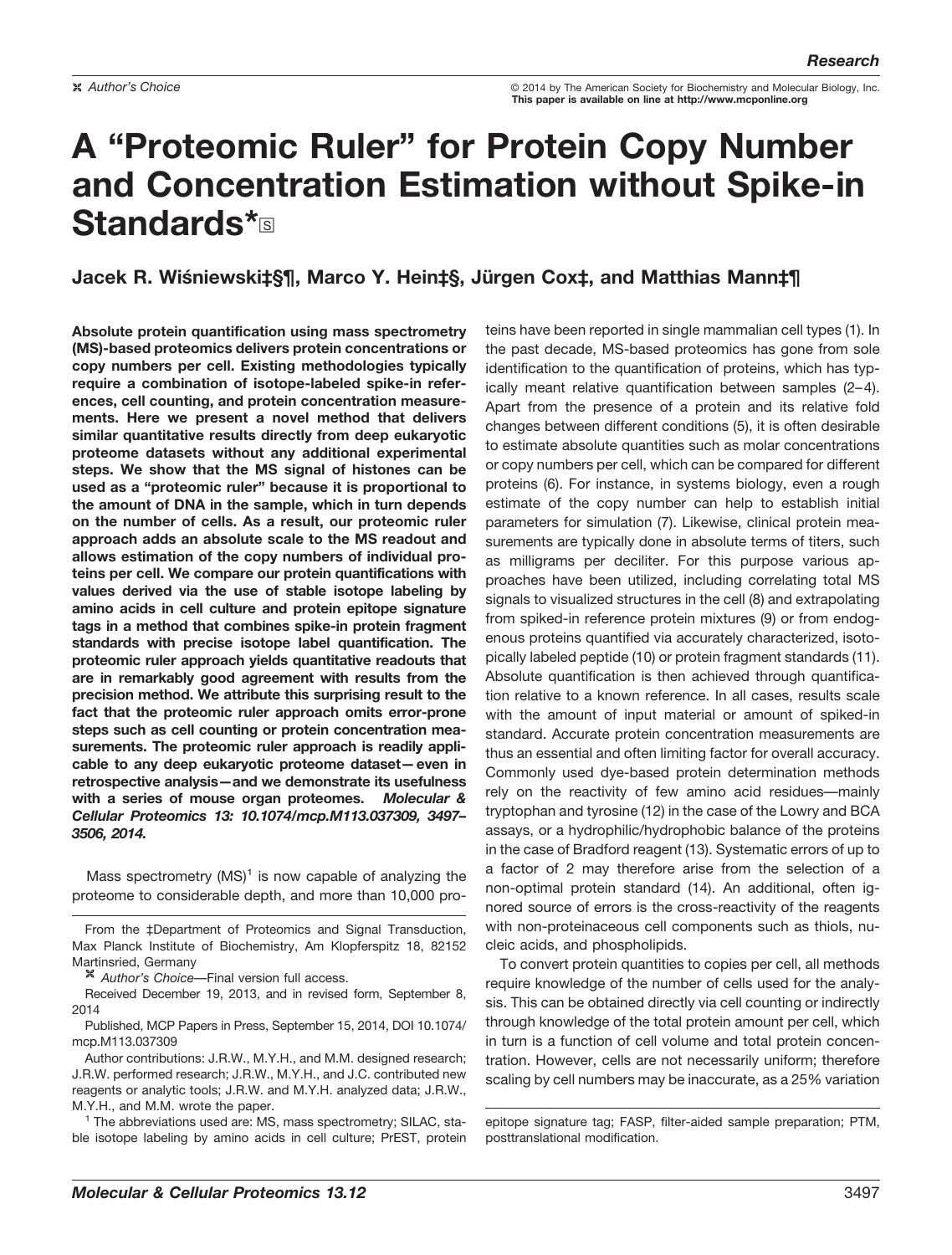of the diameter of a sphere-shaped cell corresponds to a 2-fold change in cell volume. In tissues, not only are cell sizes variable, but visual counting of cells is also problematic. For instance, up to 5-fold differences in calculated cell volumes have been reported for enterocytes of the intestinal mucosa (15).

Any deviations in protein determination or cell counts will inevitably carry over to the final readout, even when very precise MS methods are used. This limits the overall accuracy, without showing up as a decrease in the precision of the quantification, as measured by standard deviations or coefficients of variation.

In the course of studying the colon cancer proteome, we recently devised a method for estimating absolute amounts of individual proteins or protein classes based on the proportion of their MS signals to the total MS signal (16). We termed the method the Total Protein Approach, because we relate this proportion to a total protein mass. To obtain copy numbers, we specifically used the total protein mass per cell, which needs to be determined or estimated separately.

In this study, we expanded the method by a concept we call the "proteomic ruler" to further allow correct absolute scaling of the readout without additional steps. We made use of the defined amount of genetic information in each cell, encoded in a known amount of DNA. We show that an accurate determination of the DNA content in a proteomic sample helps to directly determine the number of cells. We then demonstrate that the MS signal derived from histones, around which DNA is wrapped in a defined ratio, can be used as a natural standard in a whole proteome dataset. It serves as a proteomic ruler that allows the estimation of total protein amounts per cell. Thereby the quantitative readout can be absolutely scaled to copies per cell without the need for cell counting or protein concentration determination.

#### EXPERIMENTAL PROCEDURES

*Plasma Lysate—*The author's blood was capillary-collected via skin puncture of the middle finger. It was immediately supplemented with 0.05 м EDTA and centrifuged at 5000  $\times$   $g$  for 1 min to separate blood cells from plasma. Plasma was diluted 10-fold with lysis buffer containing 0.1 M Tris-HCl, pH 8.0, 0.1 M DTT, and 2% SDS, and the mixture was incubated at 70 °C for 5 min.

*Whole Cell and Tissue Lysates—*U87-MG, A549, PC-3, and Hep-G2 cells were grown in DMEM supplemented with 10% FBS and 1% streptomycin. The cells were harvested at 70% confluence and dissolved in lysis buffer at 100 °C for 5 min. After being chilled to room temperature, the lysates were briefly sonicated to reduce the viscosity of the sample. Frozen mouse tissues (Pel-Freez, Rogers, AR) were homogenized with T10 basics Ultra-Turrax dispenser in the lysis buffer at a tissue-to-buffer ratio of 1:10. The homogenates were incubated at 100 °C for 5 min. Finally, the cell and tissue lysates were clarified by centrifugation at 16,000  $\times$  g for 10 min.

*Protein Determination—*Protein content was determined using a Cary Eclipse Fluorescence Spectrometer (Varian, Palo Alto, CA) as described previously (17). Briefly, aliquots of 1 to 3  $\mu$ l of whole cell lysates were mixed with 2 ml of 8 M urea in 10 mM Tris-HCl, pH 8.5. The fluorescence was measured at 295 nm for excitation and 350 nm

for emission. The slits were set to 5 nm and 20 nm for excitation and emission, respectively. Tryptophan was used as a standard. The protein content was calculated from the following relationship: the fluorescence of 0.1  $\mu$ g of tryptophan equals 9  $\mu$ g of total protein, which reflects an average 1.1% weight content of tryptophan in whole lysates of human cells.

*Cell Counting—*Tissue cultures were trypsinized at 37 °C for 2 min, and the released cells were washed with PBS and collected at 1000  $\times$ *g* for 1 min. Then the pellets were suspended in PBS and the cells were stained with 0.2% Trypan Blue (Invitrogen). Cell counting was carried out on an automated cell counter (Countess, Invitrogen).

*FASP-based Protein Processing—*Aliquots of lysates containing 100  $\mu$ g of total protein were processed according to the multi-enzyme digestion FASP protocol (18). Briefly, protein lysates were depleted from the detergent using 8  $M$  urea in 0.1  $M$  Tris/HCl, pH 8.5, thiols were alkylated with iodoacetamide, and proteins were consecutively digested with endoproteinase LysC and trypsin. Digests of plasma fractions were fractionated using a pipette tip strong anion exchange method into four and two fractions as described previously (19).

*FASP-based Cleavage and Determination of RNA and DNA—*After collection of the peptides released by trypsin, the material remaining in the filter was washed once with TE buffer (10 mm Tris-HCl, pH 8.0) and then was digested with 0.5  $\mu$ l (0.5 U) of RiboShredder (Epicenter, Madison, WI) in 60  $\mu$ I of TE buffer at 37 °C for 1 h to digest RNA. The released ribonucleotides were collected via centrifugation at 14,000  $\times$  g. Next the material on filters was washed twice with 80  $\mu$ l of TE buffer, and then it was cleaved with 6  $\mu$ g of DNAse (DN25, Sigma, St. Louis, MO) in 60  $\mu$ l of 10 mm Tris-HCl, pH 7.8, containing 2.5 mm  $MgCl<sub>2</sub>$  and 0.5 mm CaCl<sub>2</sub> at 37 °C for 1 h. The obtained deoxynucleotides were collected via centrifugation. The RNA and DNA contents were determined by means of UV spectrometry using extinction coefficients of 0.025 and 0.030  $(\mu g/ml)^{-1}$ cm<sup>-1</sup> at 260 nm, respectively. The ratio of the spectral densities at 260 nm to 280 nm was  $\sim$ 2, indicating an absence of protein contamination that could contribute to A260 measurement.

*LC-MS/MS and Data Analysis—*Peptides were quantified by tryptophan fluorescence as described above, with the exception that the measurements were performed directly in 0.2 ml of 0.05 M Tris/HCl, pH 8.5, in 5 mm  $\times$  5 mm quartz cells. 4- $\mu$ g aliquots of total peptide were loaded onto  $\textsf{C}_{\textup{18}}$  reverse phase columns (20 cm long, 75  $\mu$ m inner diameter, in-house packed with ReproSil-Pur  $\rm C_{18}$ -AQ 1.8- $\rm \mu m$ resin (Dr. Maisch GmbH, Ammerbuch-Entringen, Germany)) with buffer A (0.5% acetic acid). Peptides were eluted with a linear gradient of 5% to 30% buffer B (80% acetonitrile and 0.5% acetic acid) at a flow rate of 250 nl/min over 195 min. This was followed by 10 min from 30% to 60% buffer B, a washout of 95% buffer B, and reequilibration with buffer A. Peptides were electrosprayed and analyzed on Q Exactive mass spectrometers using a data-dependent top-10 method with higher energy collisional dissociation fragmentation. Mouse organ samples were loaded onto a 15-cm reverse-phase column packed with  $3\text{-}\mu$ m resin, separated over 320 min of gradient time, and analyzed on an LTQ Orbitrap mass spectrometer using collision-induced dissociation fragmentation. MS data were analyzed using the MaxQuant software environment (20), version 1.3.10.18, and its built-in Andromeda search engine (21). Proteins were identified by searching MS and MS/MS data against the human and mouse complete proteome sequences from UniProtKB (May 2013 version containing 88,820 and 50,807 sequences, respectively). Carbamidomethylation of cysteines was set as a fixed modification. N-terminal acetylation and oxidation of methionines were set as variable modifications. Up to two missed cleavages were allowed. The initial allowed mass deviation of the precursor ion was up to 6 ppm, and for the fragment masses it was up to 20 ppm (higher energy collisional dissociation, Orbitrap readout) and 0.5 Da (collision-induced dissoci-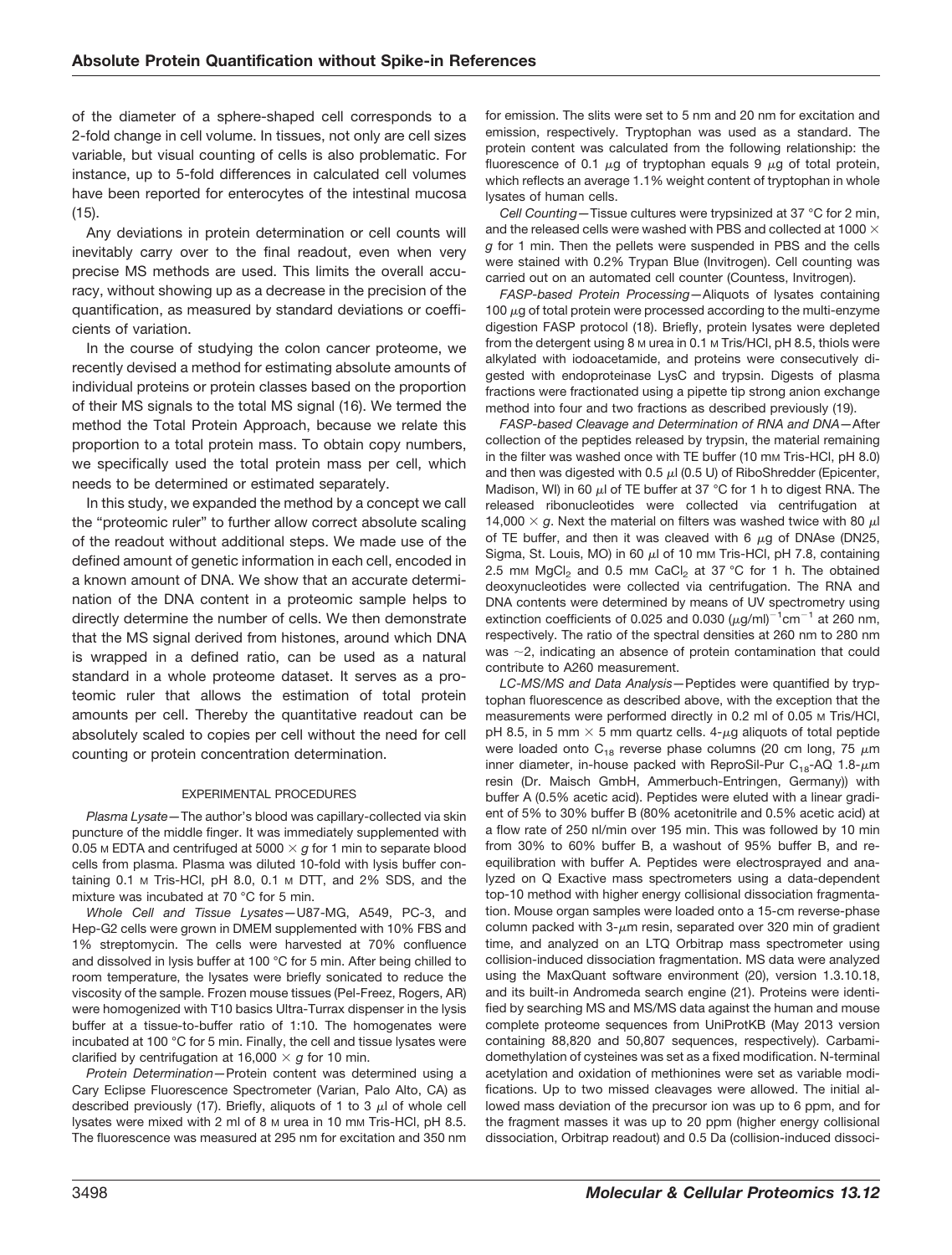ation, ion trap readout). The mass accuracy of the precursor ions was improved by time-dependent recalibration algorithms of MaxQuant. The "match between runs" option was enabled to match identifications across samples within a time window of 30 s of the aligned retention times. The maximum false peptide and protein discovery rates were set to 0.01. Protein matching to the reverse database and proteins identified only with modified peptides were filtered out. Protein abundances and copy numbers were calculated on the basis of summed peptide intensities of unique and "razor" peptides as reported by MaxQuant using the Perseus plugin described in this study. Finally, we removed all protein groups with fewer than two unique peptides (with the exception of two isoforms of creatine kinase in our plasma analysis), as they were less likely to yield highly accurate copy numbers.

*Software Availability—*The proteomic ruler Perseus plugin is available as a source code and as compiled binary from the Perseus website.

### RESULTS

*The Total Protein Approach Gives Accurate Estimates of Protein Concentrations—*Using our Total Protein Approach, we previously demonstrated that a protein's abundance within the cell as a fraction of the total protein is reflected by the proportion of its MS signal to the total MS signal (16).

| Protein mass       | Protein MS signal |         |
|--------------------|-------------------|---------|
| Total protein mass | Total MS signal   | (Eq. 1) |

This proportion can easily be extracted from any MS-based proteomics measurement, and its accuracy will improve with the depth of measurement. The value has to be scaled by a total protein mass, which can conceptually be the entire protein amount of a cell, the protein amount in a given volume of body fluid, or even a fixed unit such as 1 g. In that way we obtain the absolute amount of the protein or protein class per cell, per unit of volume, or per 1 g of total protein. To show that this principle is universally applicable, beyond the cell line and cancer tissue cases that we investigated before (16), we used it to estimate the concentrations of different diagnostically relevant proteins or protein classes in blood plasma after digesting plasma proteins using the FASP method (18). The total protein concentration in plasma varies around a typical value of 70 g/l within a narrow margin (22), so we scaled the MS readout by a total amount of 70 g to obtain grams per liter. We were able to quantify proteins within their expected physiological ranges over at least 5 orders of magnitude (Fig. 1, [supplemental Table S1\)](http://www.mcponline.org/cgi/content/full/M113.037309/DC1).

*Nucleic Acid Quantification and Cell Counting via FASPbased Sample Preparation—*In the case of a body fluid such as plasma, the total protein concentration is a readily accessible scaling parameter, and protein concentrations are meaningful and relevant. In the case of a cellular proteome, however, many applications require quantities of copies per cell, which necessitates cell counting. We wondered whether cell counting could be replaced by accurate DNA quantification when the genome size and ploidy were known. DNA concentration was shown to be proportional to the cell count



FIG. 1. **Analysis of protein abundances in human plasma using the Total Protein Approach.** Whole plasma was processed using the multi-enzyme digestion FASP approach with strong anion exchange peptide fractionation before LC-MS/MS analysis as described in "Experimental Procedures." Quantifications of selected target proteins are indicated as black dots; the reference values (red bars) are from Refs. 22 and 41. Two isoforms of creatine kinase were identified with one peptide each, for which we provide annotated MS/MS spectra in [supplemental Fig. S1.](http://www.mcponline.org/cgi/content/full/M113.037309/DC1)

and was successfully used to normalize enzyme activities, transcript and protein amounts, and metabolome data (23– 25). We hypothesized that DNA quantities could be measured directly from the proteomic sample, provided that the chromatin fraction was retained during sample preparation. In contrast to in-solution or in-gel approaches, the FASP method is reactor based (26) and allows sequential processing of the sample and separation of reaction products. Detergents are washed out at the beginning of the FASP procedure, and RNA and DNA, the major components remaining after protease digestion, can be cleanly released from the filter via RNase or DNase digestion (Fig. 2*A*). To test the feasibility of nucleic acid determination in the FASP format after digestion of proteins and elution of peptides, we consecutively digested the material retained on the filter with RNase and DNase. After each cleavage we collected the digestion products and determined their content based on UV absorbance at 260 nm. We observed a linear correlation between the amount of the eluted nucleotides and the amount of the sample. In parallel, we processed samples supplemented with defined amounts of purified calf thymus RNA and DNA. Yields were greater than 95% and were independent of the protein content (Fig. 2*B*), indicating that post-FASP digestion of a sample with DNase and RNase is a suitable method for determination of the RNA and DNA content in a proteomic sample that does not require additional preparative steps.

Next, we processed aliquots of total lysates prepared from counted numbers of four different human cell lines using two-step LysC/trypsin digestion of the proteins (multi-enzyme digestion FASP) (27). Both the starting protein amounts and the generated peptides were quantified. We then quantified the ribonucleotides and deoxyribonucleotides eluted after RNase and DNase treatment, respectively. The tryptic and LysC peptides obtained in the multi-enzyme digestion FASPprocessed cell lysates (above) were analyzed in 4-h LC-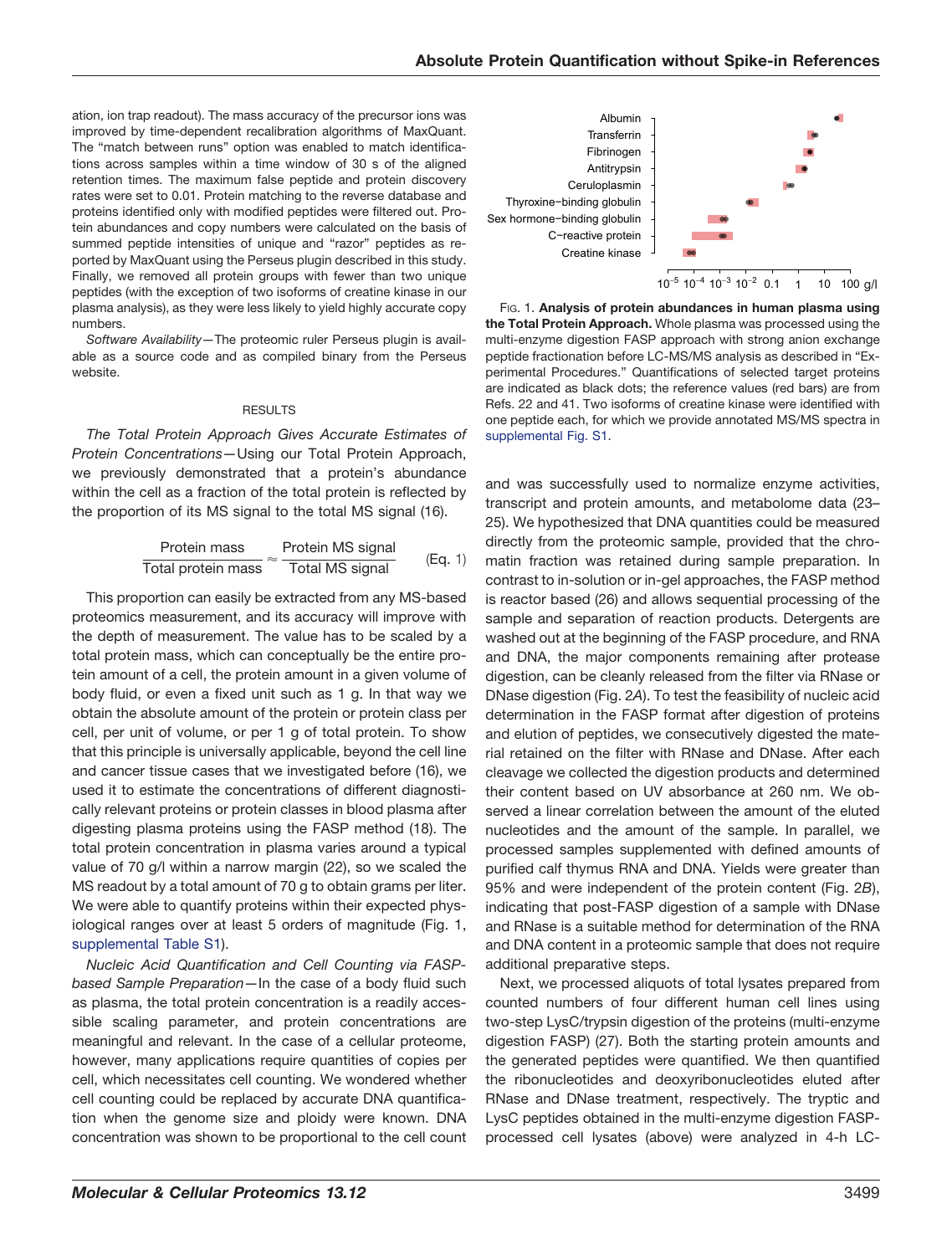

FIG. 2. A, the proteomic workflow. Cells were counted and lysed in a buffer containing SDS. Protein concentrations in the whole lysates were determined, and 100-µg aliquots of the whole lysates were successively processed in the proteomic reactor (FASP) format. After detergent removal, proteins were consecutively cleaved with endoproteinase LysC and trypsin. The released LysC and tryptic peptides were subjected to proteomic analysis. Next, RNA and DNA were digested, and the released ribo- and deoxyribonucleotides were spectrophotometrically quantified at 260 nm. Protein contents per single cell were calculated from the cell numbers and the protein concentrations. Alternatively, values of protein mass of single cells were obtained from DNA contents and the protein concentrations. *B*, determination of the efficiency and yield of RNase and DNase cleavages. Aliquots of mouse liver lysates were processed with the FASP method, and the residual high-molecularweight material was sequentially cleaved with RNase and DNase (labeled "samples digested with DNase and RNase"). The released ribo- and deoxyribonucleotides were quantified spectrophotometrically at 260 nm. To demonstrate the completeness of digestion over the analyzed range, samples were supplemented with constant amounts of 2  $\mu$ g of purified DNA or RNA prior to sample processing (labeled "samples + 2 µg RNA/DNA digested with DNase/RNase"). To demonstrate the specificity of the initial RNase digestion, samples were supplemented with DNA and digested with RNase (labeled "samples  $+$  2  $\mu$ g DNA digested with RNase").

MS/MS runs. In triplicate analyses, MaxQuant identified about 7000 proteins in each of the cell lines [\(supplemental Table S1\)](http://www.mcponline.org/cgi/content/full/M113.037309/DC1). The human genome contains around  $3.2 \times 10^9$  base pairs (28). Multiplying this number by the average mass of a base pair (615.9 Da) and by the ploidy of the respective cell type yields an expected amount of cellular DNA. We used a value of 6.5 pg for a diploid human cell to calculate cell numbers. Dividing the total amount of protein input by these cell numbers, we obtained a protein mass per cell that was very similar to that obtained by dividing the total protein input amount by the counted cell numbers [\(supplemental Table S2\)](http://www.mcponline.org/cgi/content/full/M113.037309/DC1).

*Histones Serve as a "Proteomic Ruler" for Absolute Scaling of Proteomic Data—*In eukaryotic cells, DNA is packaged in chromatin by histones, and the mass of the DNA is about equal to the combined mass of histones (29). We therefore wondered whether the summed intensity of histones in a deep, eukaryotic proteome could serve as a proxy for the amount of DNA and therefore for the cell number. There are five major histone types, which are expressed in many isoforms and variants that are relevant for many aspects of chromatin biology. For our approach, however, we employed the summed MS signal of all histone-derived peptides, irrespective of which histone they mapped to or how they were assembled in protein groups. This value reflects the cumulative histone mass. In this way, we used the MS signal of an entire class of proteins as a proteomic ruler and related it to a quantity that is not directly amenable to mass spectrometry. Our hypothesis of the histone proteomic ruler predicts the following relationship (Fig. 3*A*):

| Histone mass<br>total protein mass | Histone MS signal<br>Total MS signal       |         |
|------------------------------------|--------------------------------------------|---------|
|                                    | Cellular DNA mass<br>Cellular protein mass | (Eq. 2) |

In our four-cell-line dataset, the histone MS signal amounted to 2.07% to 4.03% of the total MS signal. Equating this fraction with 6.5 pg as the DNA mass of diploid human cells, we obtained cellular protein masses within a factor of 1.24  $\pm$  0.29 compared with the value obtained via cell counting (Fig. 3*B*; [supplemental Table S2\)](http://www.mcponline.org/cgi/content/full/M113.037309/DC1). This is close to the hypothesized value of 1 and implies that the ratio of histone MS signal to total MS signal allows the estimation of the total cellular protein mass without any additional measurements.

The error of the histone MS signal fraction depends on how accurately the histone MS signal and the total MS signal can be determined. For histones, a large number of various posttranslational modifications (PTMs) have been identified, lysine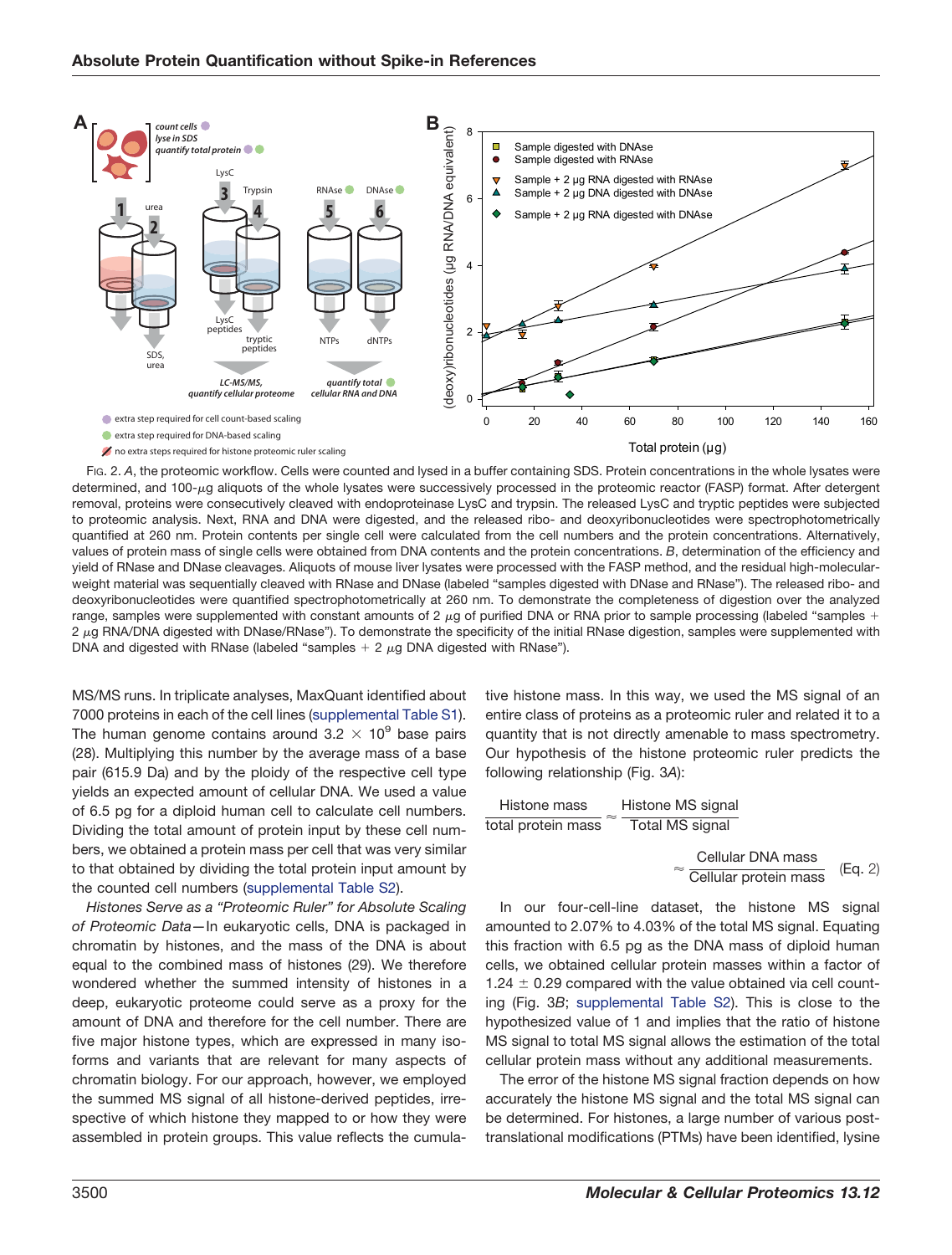FIG. 3. **Estimation of protein mass per cell using two biochemical approaches and the proteomic ruler method.** *A*, the histone proteomic ruler concept. The mass of cellular DNA is approximately equal to the protein mass of histones. Relating the histone MS signal to the total MS signal therefore allows one to estimate the protein mass per cells at a given cell ploidy and genome size. This method requires neither cell counting nor the determination of protein concentration. *B*, *C*, comparison of the values of total protein per cell obtained based on cell counting, DNA determination, and the histone proteomic ruler method. *D*, cell sizes obtained from retrospective analysis of published proteome datasets of CD4 or CD8a positive or double negative (DN) dendritic cell subtypes and plasmacytoid dendritic cells (pDCs) (36). All values represent the mean of two (cell counting) or three replicates (DNA and histone proteomic ruler quantifications)  $\pm$  S.D.



acetylation, serine and threonine phosphorylation, and lysine methylation being the most frequent. In most standard proteomics workflows, these modifications are not routinely included in the database search, and we were wondering whether this affects the ratio of histone MS signal to total MS signal, which is critical for our scaling approach. To address this question, we searched the data again with combinations of acetylation, phosphorylation, and methylation set as variable modifications. Although individual histones had changes in their relative abundances, in particular histone H3 (Figs. 4*A*– 4*C*), the fraction of the cumulative histone to total MS signal changed only by 5% to 10% (Fig. 4*D*). This indicates that, with the exception of histone H3, the fraction of the MS signal derived from histone peptides that have PTMs is low and can be neglected in the overall data scaling process.

The accuracy of the total MS signal depends on the depth of the proteomic analysis. To estimate the required depth for a robust readout, we ranked all peptides by intensity and calculated the histone-MS fraction as a function of the number of identified peptides (Fig. 4*E*). Because peptide intensities span many orders of magnitude, the most intense peptides contribute a large part of the total intensity. Within the first few thousand peptides, the histone fraction is overestimated because histones contribute some of the most intense peptides. From a depth of around 12,000 or more peptides, however, the histone fraction stabilizes within tight margins. This depth of analysis is easily attainable with minimal sample

fractionation and also with single run analyses on latestgeneration machines (30).

For each protein in the measured proteome, we can now estimate its mass per cell solely from its MS signal as the product of its MS signal fraction and the cellular protein mass. This value easily converts to copies per cell.

Protein copies per cell

= 
$$
\frac{\text{Protein MS signal}}{\text{total MS signal}} \times \frac{N_A}{M} \times \text{ cellular protein mass}
$$
 (Eq. 3)  
= protein MS signal  $\times \frac{N_A}{M} \times \frac{\text{DNA mass}}{\text{Histone MS signal}}$ 

where  $N_A$  is Avogadro's constant and  $M$  is the molar mass of the protein.

*Ribosomal Proteins as a Proteomic Ruler for Cellular RNA—* Next, we investigated whether the proteomic ruler concept is also applicable to cellular RNA. Ribosomal RNA typically represents about 80% of total RNA (31), and in eukaryotic ribosomes there is a ratio of about 1:1 between RNA and protein (32). The summed MS signal for all ribosomal proteins amounted to values between 3.61% and 5.27% of the total MS signal across the cell lines. We compared this result by the biochemical quantification of the total RNA content using the FASP method in relation to the total protein input [\(sup](http://www.mcponline.org/cgi/content/full/M113.037309/DC1)[plemental Table S2\)](http://www.mcponline.org/cgi/content/full/M113.037309/DC1). Our results were within a factor of 1.01  $\pm$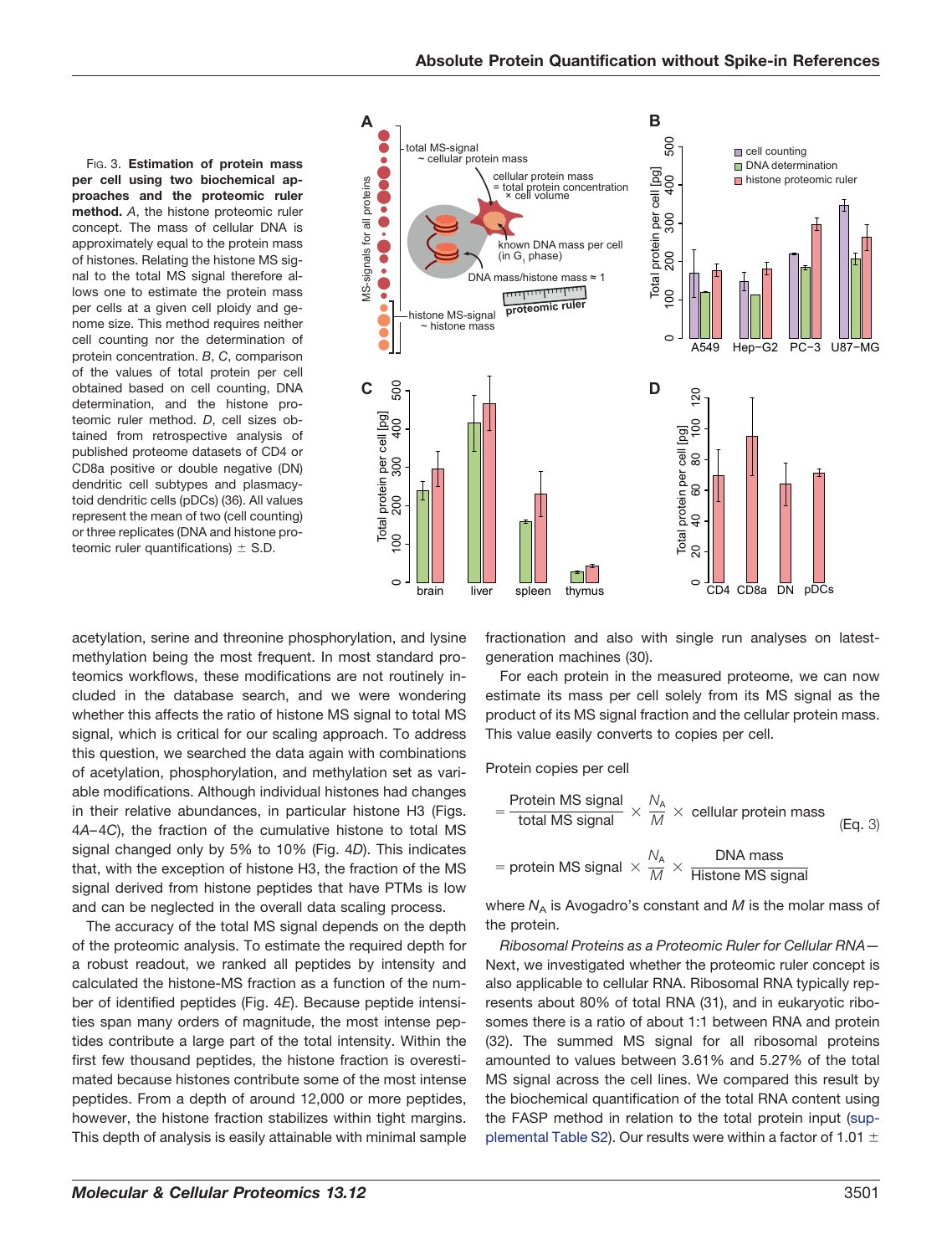

FIG. 4. **The contribution of PTMs to the estimated total protein content of histones.** Comparison of the fractions of the MS signals of individual histones, accumulated by histone type, derived by including different combinations of variable modifications in the database search. *A*, no variable PTMs (except for the default methionine oxidation and N-terminal acetylation). *B*, lysine acetylation and serine/threonine/tyrosine phosphorylation. *C*, lysine mono-, di-, and trimethylation in addition to the modifications searched in *B*. Comparison of the sum of all histone MS signals without PTMs (from *A*) and with all PTMs (from *C*). *D*, histone MS signal fraction as a function of the depth of analysis, simulated by intensity-based ranking of peptides.

0.13 of the biochemical measurements, indicating that the MS signal of ribosomal proteins can indeed be used as a proteomic ruler to estimate cellular RNA amounts.

*Histone Proteomic Ruler Provides Estimates of Cell Sizes in Tissues—*Counting cells in tissue samples is not trivial. However, determining the DNA and RNA content using our proteomic reactor format is equally straightforward as for cell lines. We prepared lysates from mouse brain, liver, and thymus; measured protein, RNA, and DNA contents; and performed proteomic analysis. There was excellent agreement between the total cellular protein mass values derived from the DNA-based method and our histone proteomic ruler approach (Fig. 3*C*; [supplemental Table S3\)](http://www.mcponline.org/cgi/content/full/M113.037309/DC1). This demonstrates that the histone proteomic ruler serves as a good proxy for estimating cellular protein masses in tissues.

The total cellular protein concentration typically lies within a range of 20% to 30% (w/v) (*i.e.* 200 to 300 g/l) in many cell types and organisms (33). This constraint can be used to convert between cellular protein mass and cell volume. Hepatocytes, the predominant cell type in liver, are roughly cubical cells with a 15- $\mu$ m edge length (34). Assuming a total protein concentration of 200 g/l, this translates to 675 pg of protein per cell. This compares to our estimate of  $464 \pm 35$  pg total protein per average liver cell, which is reasonable given that non-hepatocytes contribute the same amount of DNA or histones but less overall protein mass. Thymocytes are at the other end of the size scale with an average volume of 250  $\mu$ m $^3$ (35). This translates to 50 pg of protein, as compared with our estimate of 59  $\pm$  31 pg.

To test the applicability of the histone proteomic ruler to the retrospect analysis of existing datasets, we reevaluated wholeproteome measurements of murine dendritic cell populations published by our group in 2010 (36). Samples had been prepared via one-dimensional SDS gel electrophoresis followed by in-gel digestion, an approach distinct from our FASP-based method and incompatible with direct DNA quantification from the proteomic sample. Mature dendritic cells have diameters between 10 and 15  $\mu$ m (37). We compared these cell sizes to our proteomic ruler estimates that ranged between 64  $\pm$  14 and  $95 \pm 25$  pg total protein per cell for the different dendritic cell subtypes (Fig. 3*D*). These values translated to diameters of 8.5 to 9.7  $\mu$ m for spherical cell shapes, which is expected to be slightly smaller than observed cell sizes, given the numerous dendrites projecting from the cell surfaces. Interestingly, our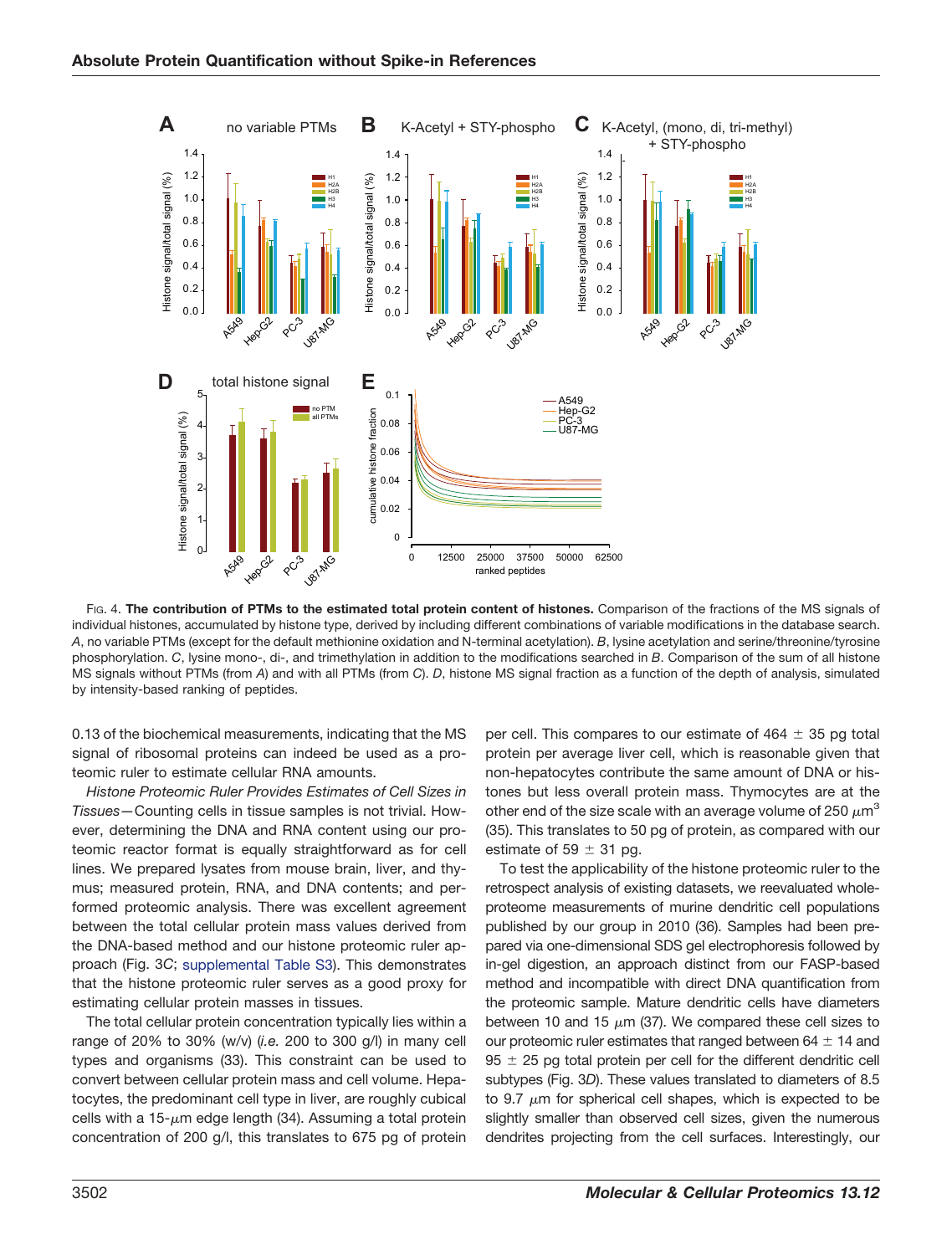

FIG. 5. **Comparison of absolute protein abundances calculated using the spike-in and proteomic ruler approaches.** *A*, comparison of protein copy numbers of selected proteins in HeLa cells obtained using spiked-in protein fragments (PrESTs) of known quantities and isotopic label quantification (11) to those calculated using the label-free histone proteomic ruler method. Values represent the mean of three replicates  $\pm$  S.D. *B*, comparison of the numbers of peptides overlapping with the PrEST standard used for the SILAC quantification and the total number of peptides used for the proteomic ruler quantification. The deviations of the label-free values from the PrEST-SILAC values are represented as the sizes of the points. *C*, *D*, label-free protein copy number estimates correlate with the composition of protein complexes. *C*, pyruvate dehydrogenase complex. *D*, TRiC chaperonin.

observed similarities in cell sizes correlate with overall patterns of proteomic similarity on the level of individual proteins that were observed in the original study (36).

*Label-free Copy Number Estimations Are Strikingly Close to Precise Spike-in Quantifications—*We previously employed spiked-in protein epitope signature tags (PrESTs) of known quantities in combination with isotopic labeling, cell counting, and total protein concentration determination to obtain highly reliable copy number values of selected proteins (11). To assess the accuracy of our proteomic-ruler-derived protein copy numbers, we reanalyzed the same dataset used in the original PrEST-SILAC study and applied our calculations on the "heavy" labeled proteome without considering the ratio information from the "light" PrEST peptides. We recapitulated not only the correct scaling of the total protein mass, but also the copy numbers of the individual PrEST-quantified proteins within an average deviation of 1.5-fold (Fig. 5*A*; [supplemental](http://www.mcponline.org/cgi/content/full/M113.037309/DC1) [Table S4\)](http://www.mcponline.org/cgi/content/full/M113.037309/DC1) and comparable precisions judged by the standard deviations from three replicates. We attribute the surprisingly good performance of the proteomic ruler quantifications to the fact that our label-free quantification on average made use of 19.4 peptides along the entire length of the proteins, whereas the PrEST-SILAC quantification used 4.7 peptides on average. This might compensate for some of the principal limitations of the label-free approach. Looking at the deviations of individual quantifications, we saw that the minority of larger deviations occurred exclusively with PrEST-SILAC quantifications based on two or fewer peptides or label-free quantifications based on 11 or fewer peptides (Fig. 5*B*). This observation underlines the benefits of approaches that rely on multiple independent quantifications instead of single peptide ratios, as commonly used, for example, with AQUA peptides. We conclude that for those proteins quantified with more than a few peptides, the proteomic ruler approach could offer a

surprisingly high level of accuracy, making it an attractive alternative to label-based methods.

In addition to the comparison with spike-in quantification data, macromolecular complexes offer another option for validating protein copy numbers. Many obligate protein complexes are well characterized in terms of their composition and stoichiometry with subunits expressed at equimolar levels. Fig. 5*C* shows that our histone proteomic-ruler-derived copy numbers of members of the pyruvate dehydrogenase complex and the TRiC chaperone closely match the expected 1:1 stoichiometry among subunits.

*The Muscle Proteome Is Quantitatively Dominated by Large, Abundant Proteins—*As a practical example of the usefulness of "easy" absolute protein quantification, we determined cell sizes and cellular copy numbers of proteins in a panel of other mouse organs (Fig. 6*A*). Ovaries consist predominantly of small follicular cells and showed the least protein per cell (42 pg). Leg muscle cells, in contrast, had around 675 pg of protein per nucleus. Considering that muscle fibers are syncytial, multi-nucleated cells, the histone proteomic ruler delivered protein amounts per nucleus and not per cell in this particular case. Despite the huge differences in cellular protein amounts, we observed much less variation in the dependence of the abundance of a protein and its molecular mass, irrespective of the tissue of origin. This is reflected in the average molecular mass of a protein, which is calculated as the ratio of the total protein mass per cell to the total number of protein molecules (Fig. 6*B*). This number is rather similar across tissues, with the notable exception of muscle tissues. The reason for this becomes apparent when we look at the distribution of protein sizes across the dynamic range of the individual proteins (Figs. 6*C* and 6*D*). Independent of the tissue of origin, low-abundant proteins had an average molecular mass of around 100 kDa, and this value decreased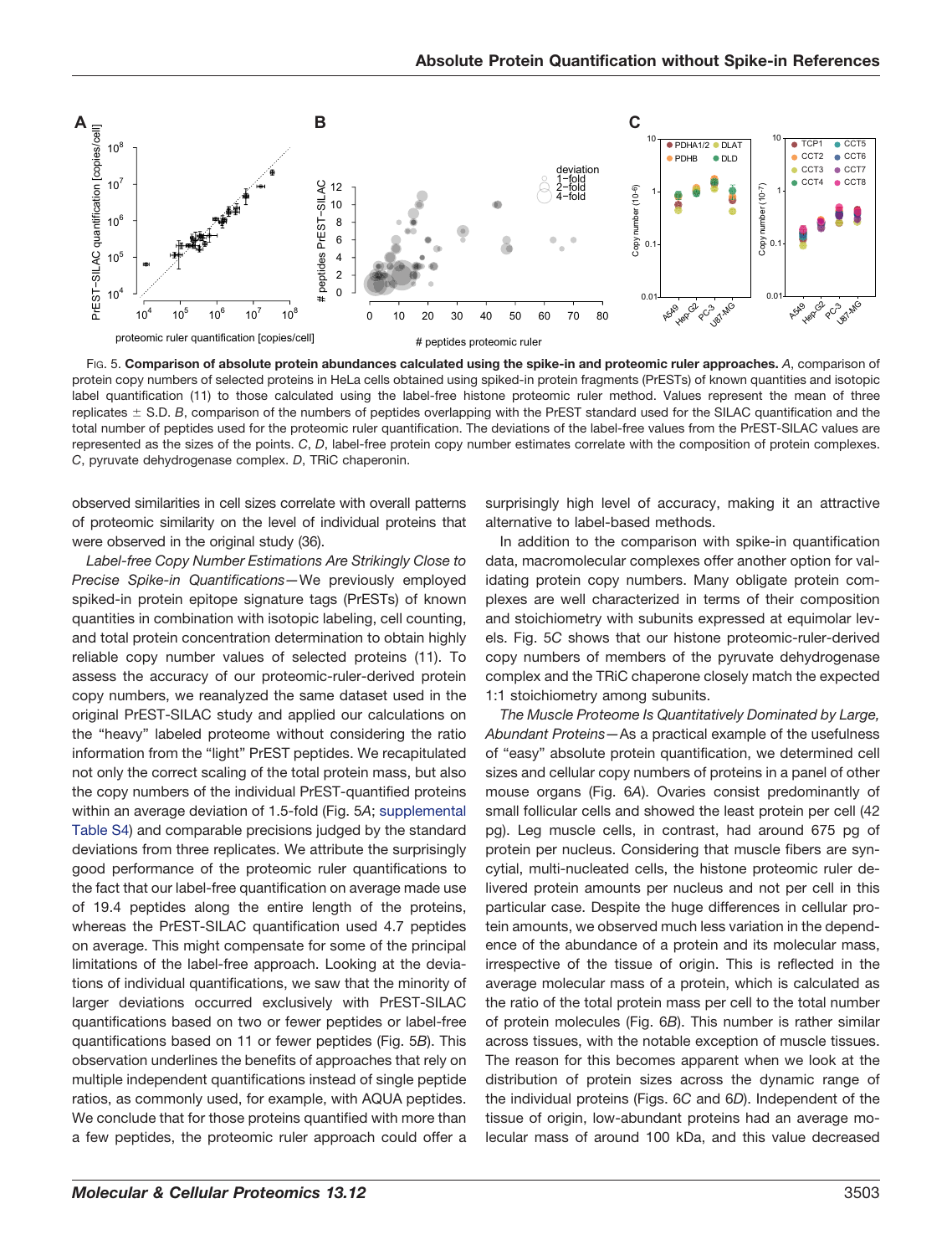

FIG. 6. **Application of the histone proteomic ruler to the global characterization of proteomes.** *A*, average total protein mass per cell. *B*, average molecular masses of proteins. Values represent the mean of three replicates  $\pm$  S.D. *C*, *D*, abundant proteins tended to be smaller than low-abundance proteins. Motorproteins and filaments were notable exceptions in skeletal muscle.

with increasing cellular abundance of the proteins to around 40 kDa for the most abundant proteins. This dependence was observed in earlier studies and is thought to reflect the evolutionary advantage of decreasing the size of abundant proteins for reasons of biosynthetic cost (38). As a consequence of this trend, the average molecular mass of a protein in a cell is much smaller than the nominal average of the sizes of all proteins when their abundances are not taken into account. Notably, in skeletal muscle cells, filaments and motorproteins such as titin and myosins are notable exceptions to the trend of abundant proteins being smaller, as they are both large  $($  150 kDa) and very abundant ( $>1$  million copies per cell) in this tissue, resulting in a profound increase in the average molecular protein mass in a muscle cell (Fig. 6*C*, circles).

*Plugin for the Perseus Data Analysis Software for Calculation of Absolute Protein Abundances—*The calculation of the protein abundances is a simple arithmetic task and can be performed using commonly available table calculation tools. To make the proteomic ruler approach easily usable for a wide community, we have implemented it as a plugin for the Perseus data analysis software. Perseus is part of the freely available MaxQuant suite (20). The proteomic ruler plugin supports all modes of label-free absolute quantification described in this study and takes user-configurable variables such as the ploidy and the total protein concentration. Optionally, it can incorporate an additional level of protein-specific correction: our copy number calculation assumes a direct proportionality between a protein's cumulative mass in the proteomic sample and the MS signals summed over all peptides derived from it (see Eq. 3). Hence the protein's molar mass serves as a protein-specific normalization factor for copy number estimation. Because the combination of the sequence of a protein, the specificity of the protease used for digestion, and the characteristics of the mass spectrometric analysis can introduce protein-specific biases (39), our plugin allows the user to employ alternative normalization factors, such as the number of theoretically expected peptides that is used by some methods (9, 40).

In addition, we have implemented auxiliary functionalities. For instance, molecular weights and numbers of theoretical peptides can be calculated from protein I.D.s in combination with the FASTA database. Moreover, the plugin allows the categorization of proteins according to the expected accuracy of absolute quantification: proteins having a high fraction of theoretical peptides per sequence length and a high num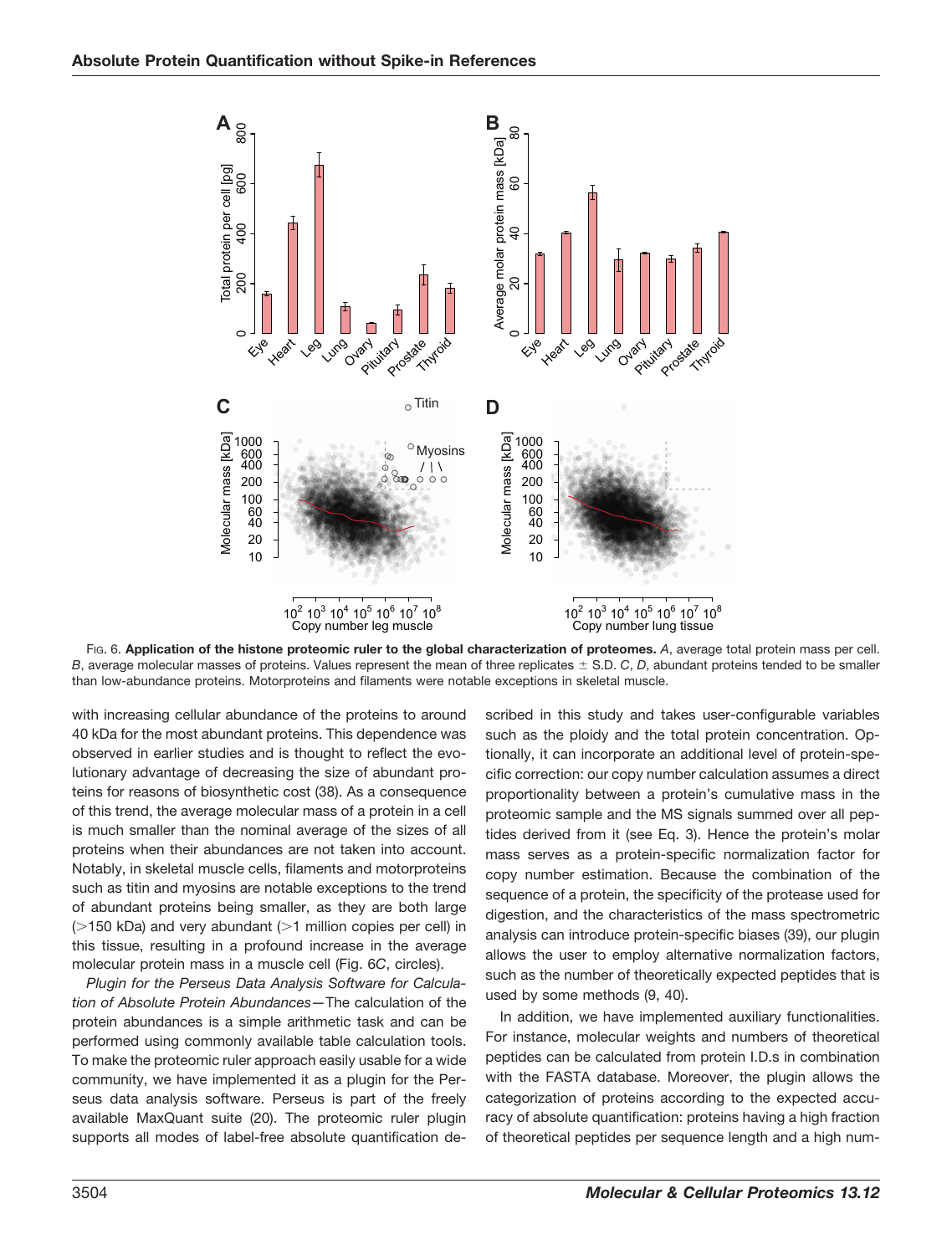ber of actually identified peptides, most of which are groupunique, are expected to yield better quantification.

#### DISCUSSION

In this paper, we propose that accurate absolute quantification is possible without the use of spike-in standards through the use of a concept we call the "proteomic ruler." Using the MS signal derived from histones and relating it to a known amount of DNA per cell provides accurate estimates of the total protein amount per cell that can be used as scaling factors for calculating cellular copy numbers of any protein of interest. We note that our approach makes a number of assumptions that allow us to omit any spike-in standards. At the same time, it eliminates several experimental steps such as cell counting and absolute protein concentration determination, which are themselves prone to errors, in particular stemming from issues with protein determination assays.

We found the quantitative results of our proteomic ruler approach to be typically within a factor of 2 of precision measurements or literature values. Importantly, this information comes for free, in that it incorporates absolute quantification into any kind of in-depth proteome dataset, even in retrospective analysis. The only prerequisite is a eukaryotic, whole-cell proteome dataset where the chromatin fraction is not over- or underrepresented as a result of sample handling. The latter is a specific requirement for an accurate estimation of the total protein mass per cell, but all whole proteome datasets should aim at an unbiased representation of all protein classes. A reasonable depth of proteomic analysis is needed to ensure a robust contribution of the histone MS signal, but the necessary depth should be readily attainable with many experimental setups. We expect that in the future, more and more proteomics projects will reach the required depth of proteome coverage and will be able to incorporate absolute quantification via the histone proteomic ruler. Additionally, individual protein copy numbers will become more accurate with increased peptide coverage in deep datasets.

Furthermore, we envision a generalization of the proteomic ruler concept beyond using the histone signal to estimate cellular protein amounts. For instance, using characteristic protein classes such as membrane or mitochondrial proteins, it should be possible to infer insights into subcellular architecture solely from proteomics datasets.

*Acknowledgments—*We thank Katharina Zettl for technical assistance. The mass spectrometry proteomics data have been deposited to the ProteomeXchange Consortium [\(http://proteomecentral.proteomex](http://proteomecentral.proteomexchange.org) [change.org\)](http://proteomecentral.proteomexchange.org) via the PRIDE partner repository with the dataset identifier PXD000661.

\* This work was supported by the Max Planck Society for the Advancement of Science, the European Commission's 7th Framework Program (grant agreement HEALTH-F4 –2008-201648/PROSPECTS), and the Munich Center for Integrated Protein Science (CIPSM).

□S This article contains [supplemental material.](http://www.mcponline.org/cgi/content/full/M113.037309/DC1)

¶ To whom correspondence should be addressed: E-mail: jwisniew@biochem.mpg.de; E-mail: mmann@biochem.mpg.de. § These authors contributed to this work equally.

#### **REFERENCES**

- 1. Beck, M., Claassen, M., and Aebersold, R. (2011) Comprehensive proteomics. *Curr. Opin. Biotechnol.* **22,** 3– 8
- 2. Altelaar, A. F., Munoz, J., and Heck, A. J. (2013) Next-generation proteomics: towards an integrative view of proteome dynamics. *Nat. Rev. Genet.* **14,** 35– 48
- 3. Hein, M. Y., Sharma, K., Cox, J., and Mann, M. (2012) Proteomic analysis of cellular systems. *Handbook of Systems Biology*, pp. 3–25 A. J. Marian Walhout, Marc Vidal, Job Dekker (eds), Academic Press/Elsevier, London, UK
- 4. Aebersold, R., and Mann, M. (2003) Mass spectrometry-based proteomics. *Nature* **422,** 198 –207
- 5. Cox, J., Hein, M. Y., Luber, C. A., Paron, I., Nagaraj, N., and Mann, M. (2014) Accurate Proteome-wide Label-free Quantification by Delayed Normalization and Maximal Peptide Ratio Extraction, Termed MaxLFQ. *Mol. Cell. Proteomics* **13,** 2513–2526
- 6. Bantscheff, M., Lemeer, S., Savitski, M. M., and Kuster, B. (2012) Quantitative mass spectrometry in proteomics: critical review update from 2007 to the present. *Anal. Bioanal. Chem.* **404,** 939 –965
- 7. Bork, P., and Serrano, L. (2005) Towards cellular systems in 4D. *Cell* **121,** 507–509
- 8. Malmstrom, J., Beck, M., Schmidt, A., Lange, V., Deutsch, E. W., and Aebersold, R. (2009) Proteome-wide cellular protein concentrations of the human pathogen Leptospira interrogans. *Nature* **460,** 762–765
- 9. Schwanhausser, B., Busse, D., Li, N., Dittmar, G., Schuchhardt, J., Wolf, J., Chen, W., and Selbach, M. (2011) Global quantification of mammalian gene expression control. *Nature* **473,** 337–342
- 10. Beck, M., Schmidt, A., Malmstroem, J., Claassen, M., Ori, A., Szymborska, A., Herzog, F., Rinner, O., Ellenberg, J., and Aebersold, R. (2011) The quantitative proteome of a human cell line. *Mol. Syst. Biol.* **7,** 549
- 11. Zeiler, M., Straube, W. L., Lundberg, E., Uhlen, M., and Mann, M. (2012) A protein epitope signature tag (PrEST) library allows SILAC-based absolute quantification and multiplexed determination of protein copy numbers in cell lines. *Mol. Cell. Proteomics* **11,** O111.009613
- 12. Wiechelman, K. J., Braun, R. D., and Fitzpatrick, J. D. (1988) Investigation of the bicinchoninic acid protein assay: identification of the groups responsible for color formation. *Anal. Biochem.* **175,** 231–237
- 13. Fountoulakis, M., Juranville, J. F., and Manneberg, M. (1992) Comparison of the Coomassie Brilliant Blue, bicinchoninic acid and Lowry quantitation assays, using non-glycosylated and glycosylated proteins. *J. Biochem. Biophys. Methods* **24,** 265–274
- 14. Noble, J. E., and Bailey, M. J. A. (2009) Quantitation of Protein. In Methods in Enzymology (Richard, R. B., and Murray, P. D., Eds.), pp. 73–95, Academic Press/Elsevier, London, UK
- 15. Crowe, P. T., and Marsh, M. N. (1993) Morphometric analysis of small intestinal mucosa. IV. Determining cell volumes. *Virchows Archive A Pathol. Anat. Histopathol.* **422,** 459 – 466
- 16. Wisniewski, J. R., Ostasiewicz, P., Dus, K., Zielinska, D. F., Gnad, F., and Mann, M. (2012) Extensive quantitative remodeling of the proteome between normal colon tissue and adenocarcinoma. *Mol. Syst. Biol.* **8,** 611
- 17. Wisniewski, J. R. (2013) Proteomic sample preparation from formalin fixed and paraffin embedded tissue. *J. Vis. Exp.* **79,** e50589
- 18. Wisniewski, J. R., Zougman, A., Nagaraj, N., and Mann, M. (2009) Universal sample preparation method for proteome analysis. *Nat. Methods* **6,** 359 –362
- 19. Wisniewski, J. R., Dus, K., and Mann, M. (2012) Proteomic workflow for analysis of archival formalin fixed and paraffin embedded clinical samples to a depth of 10,000 proteins. Proteomics. *Clin. Applicat*. **7,** 225–233
- 20. Cox, J., and Mann, M. (2008) MaxQuant enables high peptide identification rates, individualized p.p.b.-range mass accuracies and proteome-wide protein quantification. *Nat. Biotechnol.* **26,** 1367–1372
- 21. Cox, J., Neuhauser, N., Michalski, A., Scheltema, R. A., Olsen, J. V., and Mann, M. (2011) Andromeda: a peptide search engine integrated into the MaxQuant environment. *J. Proteome Res*. **10,** 1794 –1805
- 22. Kratz, A., Ferraro, M., Sluss, P. M., and Lewandrowski, K. B. (2004) Case records of the Massachusetts General Hospital. Weekly clinicopatholog-